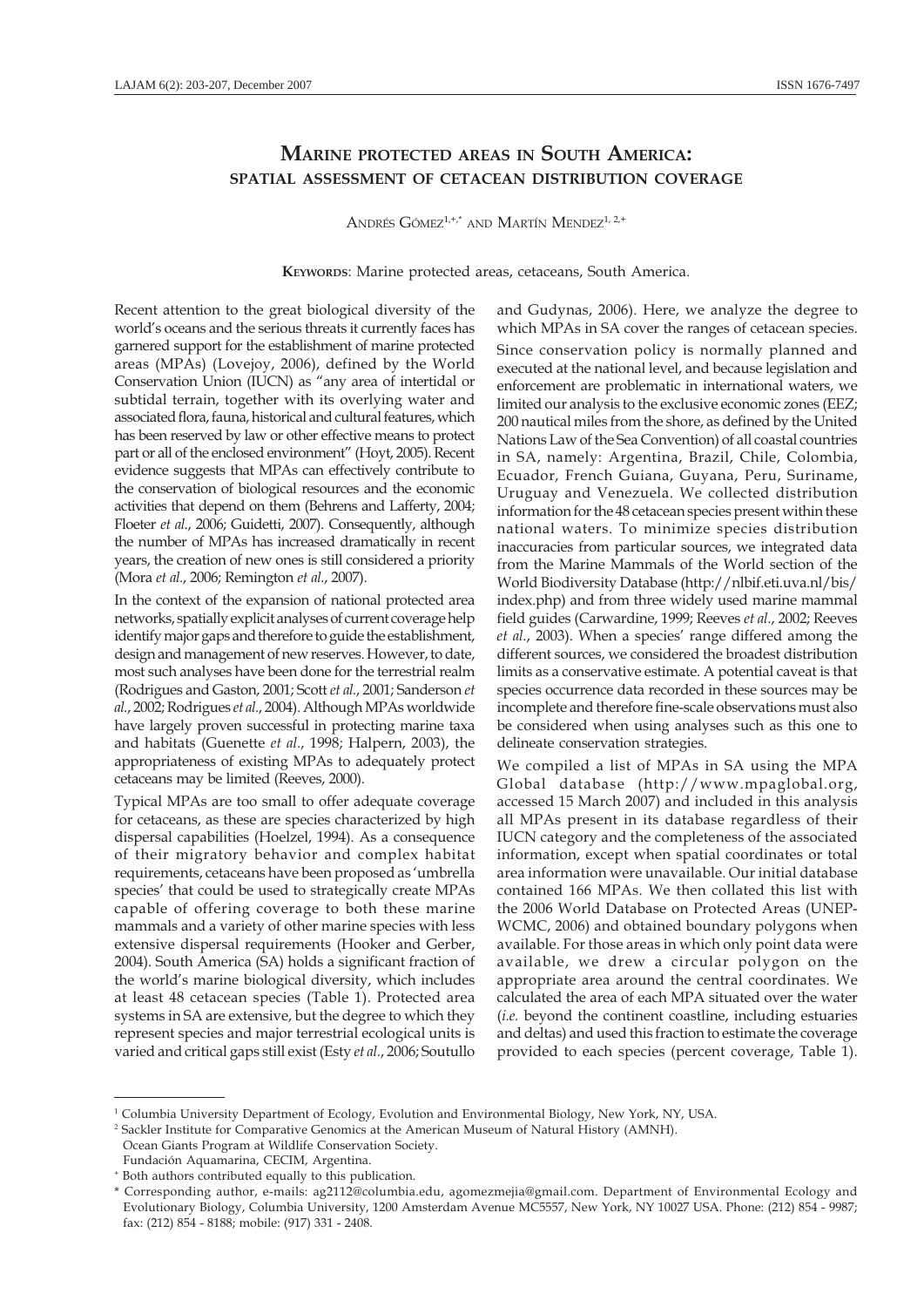Table 1. Percent coverage provided to cetacean species in South America by the current marine protected area network. Fields marked by an asterisk (\*) reflect pooled information for more than one species, subspecies or form, since exact distribution data are lacking. Minke whale's data reflect coverage for both subspecies (B. bonaerensis and B. acutorostrata). Common dolphin's coverage is pooled for both long-beaked common dolphin (D. capensis) and short-beaked common dolphin (D. delphis) data. Both the tucuxi and Guiana dolphin are pooled under Sotalia spp.

| <b>SCIENTIFIC NAME</b>       | <b>COMMON NAME</b>           | CONSERVATION STATUS <sup>A</sup> | % COVERAGE |
|------------------------------|------------------------------|----------------------------------|------------|
| Phocoena dioptrica           | Spectacled porpoise          | Data defficient                  | 0.14       |
| Balaenoptera bonaerensis (*) | Minke whale                  | Lower risk (LC)                  | 1.93       |
| Balaenoptera borealis        | Sei whale                    | Endangered                       | 1.93       |
| Balaenoptera edeni           | Bryde's whale                | Data defficient                  | 1.93       |
| Balaenoptera musculus        | Blue whale                   | Endangered                       | 1.93       |
| Balaenoptera physalus        | Fin whale                    | Endangered                       | 1.93       |
| Berardius arnuxii            | Arnoux's beaked whale        | Lower risk (CD)                  | 0.09       |
| Caperea marginata            | Pygmy right whale            | Lower risk (LC)                  | 0.09       |
| Cephalorhynchus commersonii  | Commerson's dolphin          | Data defficient                  | 0.10       |
| Cephalorhynchus eutropia     | Chilean dolphin              | Data defficient                  | 0.06       |
| Delphinus spp. (*)           | Common dolphin               | Lower risk (LC)                  | 1.93       |
| Eubalaena australis          | Southern right whale         | Lower risk (CD)                  | 0.25       |
| Feresa attenuata             | Pygmy killer whale           | Data defficient                  | 2.61       |
| Globicephala macrorhynchus   | Short-finned pilot whale     | Lower risk (CD)                  | 2.68       |
| Globicephala melas           | Long-finned pilot whale      | Lower risk (LC)                  | 0.09       |
| Grampus griseus              | Risso's dolphin              | Data defficient                  | 1.93       |
| Hyperoodon planifrons        | Southern bottlenose whale    | Lower risk (CD)                  | 0.08       |
| Kogia breviceps              | Pygmy sperm whale            | Lower risk (LC)                  | 2.48       |
| Kogia sima                   | Dwarf sperm whale            | Lower risk (LC)                  | 3.05       |
| Lagenodelphis hosei          | Fraser's dolphin             | Data defficient                  | 3.79       |
| Lagenorhynchus australis     | Peale's dolphin              | Data defficient                  | 0.14       |
| Lagenorhynchus cruciger      | Hourglass dolphin            | Lower risk (LC)                  | 0.09       |
| Lagenorhynchus obscurus      | Dusky dolphin                | Data defficient                  | 0.11       |
| Lissodelphis peronii         | Southern right whale dolphin | Data defficient                  | 0.10       |
| Megaptera novaeangliae       | Humpback whale               | Vulnerable                       | 1.93       |
| Mesoplodon densirostris      | Blainville's beaked whale    | Data defficient                  | 2.23       |
| Mesoplodon europaeus         | Gervais' beaked whale        | Data defficient                  | 0.98       |
| Mesoplodon ginkgodens        | Ginkgo-toothed beaked whale  | Data defficient                  | 9.85       |
| Mesoplodon grayi             | Gray's beaked whale          | Data defficient                  | 0.22       |
| Mesoplodon hectori           | Hector's beaked whale        | Data defficient                  | 0.15       |
| Mesoplodon layardii          | Strap-toothed whale          | Data defficient                  | 0.08       |
| Mesoplodon peruvianus        | Lesser beaked whale          | Data defficient                  | 3.73       |
| Orcinus orca                 | Killer whale                 | Lower risk (CD)                  | 1.93       |
| Peponocephala electra        | Melon-headed whale           | Lower risk (LC)                  | 3.89       |
| Phocoena spinipinnis         | Burmeister's porpoise        | Data defficient                  | 0.16       |
| Physeter macrocephalus       | Sperm whale                  | Vulnerable                       | 1.93       |
| Pontoporia blainvillei       | Franciscana dolphin          | Data defficient                  | 0.53       |
| Pseudorca crassidens         | False killer whale           | Lower risk (LC)                  | 2.45       |
| Sotalia spp. (*)             | Tucuxi/Guiana dolphin        | Data defficient                  | 1.73       |
| Stenella attenuata           | Pantropical spotted dolphin  | Lower risk (CD)                  | 2.96       |
| Stenella clymene             | Clymene dolphin              | Data defficient                  | 1.23       |
| Stenella coeruleoalba        | Striped dolphin              | Lower risk (CD)                  | 2.89       |
| Stenella frontalis           | Atlantic spotted dolphin     | Data defficient                  | 1.29       |
| Stenella longirostris        | Spinner dolphin              | Lower risk (CD)                  | 3.71       |
| Steno bredanensis            | Rough-toothed dolphin        | Data defficient                  | 3.10       |
| Tasmacetus shepherdi         | Shepherd's beaked whale      | Data defficient                  | 0.14       |
| Tursiops truncatus           | Common bottlenose dolphin    | Data defficient                  | 3.23       |
| Ziphius cavirostris          | Cuvier's beaked whale        | Data defficient                  | 1.93       |

a Data from www.redlist.org, accessed March 15 2007. LC: Least concern, CD: Conservation dependent.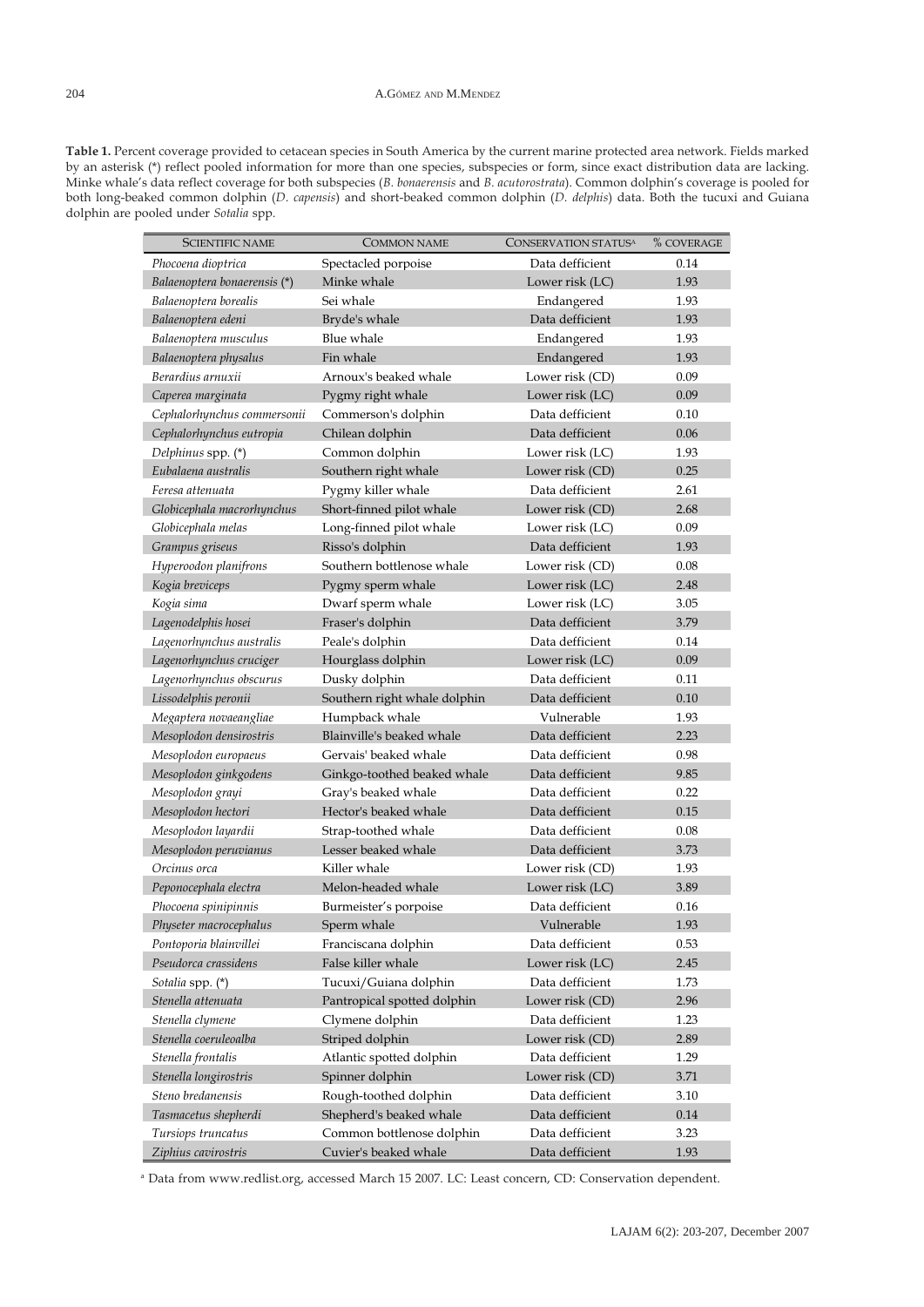conservation priorities in the region.

Mapped boundaries were absent in a large fraction (48.5%) of the MPAs included in this analysis, as was information about management, regulation and zoning. Zoning regimes delineate different conservation goals and regulations within the boundaries of some protected areas, resulting in different levels of protection afforded

Our final database contained littoral and sublittoral components of 143 MPAs. To reduce the magnitude of spatial errors that might lead to overestimation, we removed all resulting polygons of less than 1km² (these polygons belonged to 24 MPAs or 16.7% of the MPAs in our final database). We then estimated the percentage of the range of each species that is included in a

We found that a significant fraction of the areas listed in the MPA database we consulted had no jurisdiction beyond the intertidal zone. MPAs in our database generally included small areas that in total covered less than 3.5% of the EEZs in SA. Only three MPAs included ocean areas larger than  $10000 \rm km^2$  whereas  $40\%$  had areas of less than 10km². Finally, although management and enforcement in the open ocean are essential given the high connectivity in marine systems (Cawardine, 2002; Hoyt, 2005; Norse, 2005), in this case exemplified by inshore and offshore cetacean stocks or populations (Palumbi, 2003; Norse, 2005), there were currently no established high-seas MPAs in the region (i.e. protected areas that do not share a border with a terrestrial

component, whether continental or insular).

Not surprisingly, cetacean distribution ranges were minimally covered by MPAs in SA. Across all species, the average percentage of the cetacean range included in a MPA was 1.7% (range 0.06-9.8%). A total of 19 species had less than 1% of their range covered in the current MPA system, including nine species whose ranges have less than 0.1% coverage (Table 1). Further, we found that the average range coverage for endemic species (0.45%) was lower than the average for all species and was independent of conservation status (Table 1). It is important to note that the overall inclusion levels (e.g. the total percentage of the range that is included in a MPA) reported here do not explicitly account for the number of individual polygons that contribute to the total area under protection. Given the small size of most oceanic polygons in MPAs in SA (as above, the protected fractions that extend beyond the shore), the percentage of inclusion of a species' range is overwhelmingly represented by the sum of several small areas. This fragmentation of protected areas can further limit their conservation potential for cetaceans. Taken together, these results indicate that cetaceans are inadequately represented in MPA networks in SA. Those species that are considered as endangered, vulnerable or data deficient, as well as the endemic species (Table 1) could serve as a starting point in identifying candidates for

protected area.

analysis as a uniform conservation unit, strict protection of cetacean ranges is overestimated in our results. Although we do not expect any significant effect on our results given the low coverage afforded to cetaceans, any bias introduced by such overestimation would be small and would only reinforce our conclusions. However, species' distributions are not uniform throughout their ranges and MPAs in the region may contain critical areas (e.g. feeding or mating grounds), which would increase their conservation value in spite of a relatively small area protected. In the absence of more detailed spatially defined datasets, analyses such as this one necessarily incorporate errors, both of omission and commission; we hope that in the future national environmental authorities will refine and update their datasets, but suggest that qualitatively our conclusions remain valid.

Given the multi-factorial nature of the current threats faced by cetaceans, MPAs represent only one approach to cetacean conservation. For instance, the most recent assessment of South American small cetacean species by the International Whaling Commission (IWC) highlighted the need for information on abundance, distribution, population structure, life history and habitat of these taxa (IWC, 2009). The theory underlying the design of MPAs is in its infancy and remains context dependent (Botsford et al., 2003; Gerber et al., 2003; IWC, 2009); moreover, with few exceptions, most MPAs are not typically designed to protect cetaceans specifically (Hoyt, 2005). In any plan to expand current levels of protection, it is necessary to carefully balance the need for larger areas under protection with actual capacity for enforcement, and consideration to whether increasing the number of MPAs and the total area under protection provides added benefits to the protection granted by other means. At a local scale, future MPAs aimed at conserving cetaceans would benefit from cetacean habitat preference assessments and modeling efforts that identify potential areas of higher occurrence and abundance (Reilly, 1990; Reilly and Fiedler, 1994; Baumgartner et al., 2001; Davis et al., 2002; Redfern et al., 2006). Important issues related to cetacean demography in the context of a complex and dynamic environment could be best approached by integrating data across disciplines (Palumbi, 2003; Palumbi et al., 2003). For instance, in cetaceans, genetic approaches offer high resolution to characterize population structure, connectivity, and identify management units (Hoelzel, 1998; DeSalle, 2004), which could be further enhanced by detailed oceanographic information to contextualize such assessments. Data on seafloor physiographic features, bathymetry, marine productivity and sea surface temperature, among other oceanographic features, have proven relevant to pinpoint areas of potential population subdivision in cetaceans (Fullard et al., 2000; Wares et al., 2001; Elwen and Best, 2004a, b; Norse, 2005; Rosa et al., 2005; Mendez et al., 2008). Although not yet legally established in the region, highseas reserves may be particularly relevant, as these areas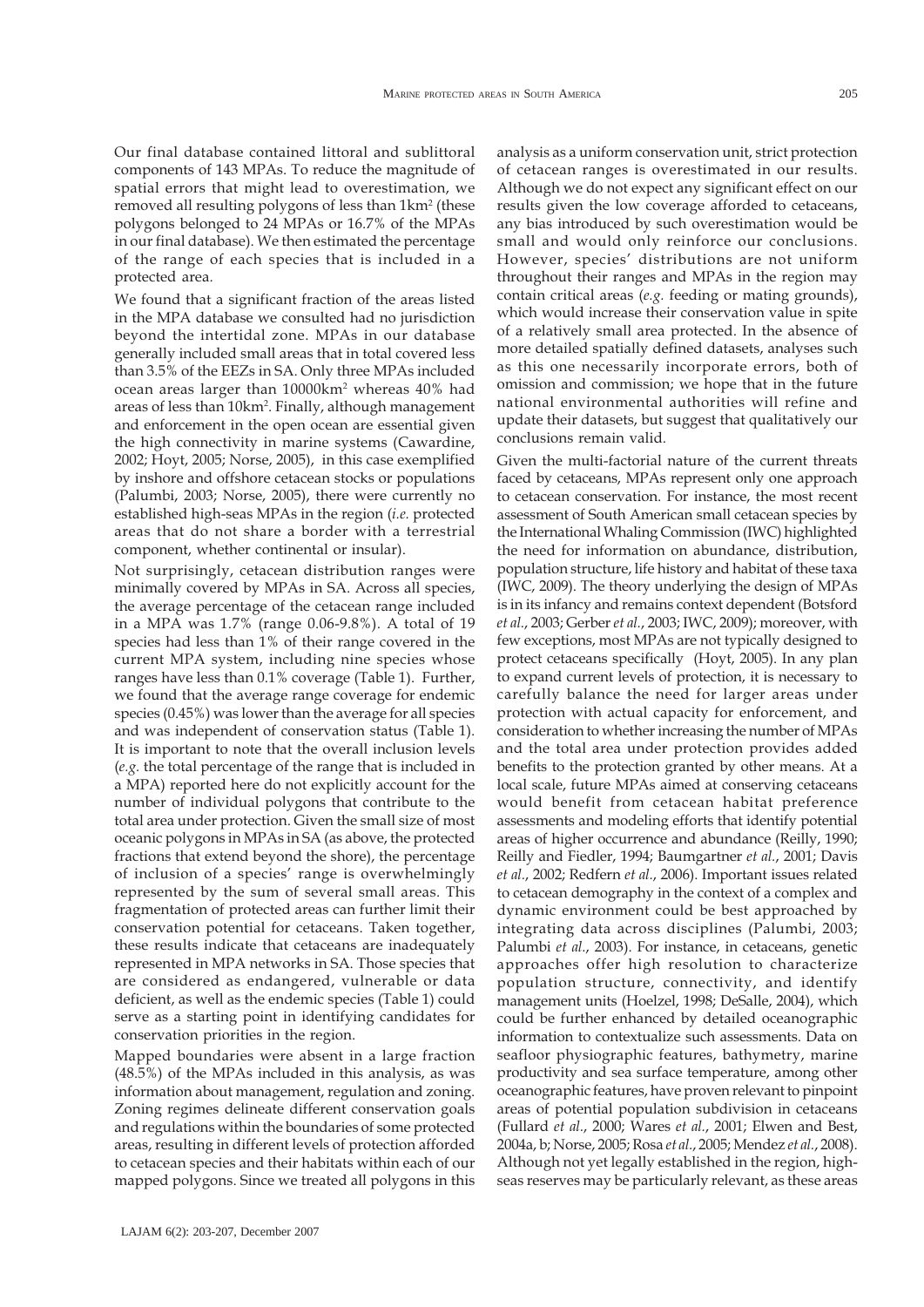play important roles in the origin and maintenance of marine biodiversity. Pelagic fisheries, migratory species and top predators currently impacted in the high seas have a profound impact on coastal ecosystems through massive species removal and trophic web alteration (Reeves, 2000; Dans et al., 2003; Amaral and Jablonski, 2005; Fernandez and Castilla, 2005). Current efforts for high-seas conservation in the region include the Sea and Sky project in the South Atlantic, which seeks to protect an outstandingly large area between the 30°S and 60°S, and extending from the east coast of South America to 50°W (http://sea-sky.org). In addition, a recent proposal to the IWC by the Governments of Argentina, Brazil and South Africa seeks to establish a whale sanctuary delimited by the Equator to the north, the coasts of South America and Africa to the east and west, and a southern boundary varying between 40°S at its easternmost point and 60°S at its western limit (Truda Palazzo et al., 2008).

Cetaceans in South America suffer from a variety of threats that seriously compromise their persistence, including intentional and incidental catch and entanglement, habitat alteration, prey removal, noise and chemical pollution, collisions with vessels and climate change (Dans et al., 2003; Amaral and Jablonski, 2005; Fernandez and Castilla, 2005). Despite these conspicuous threats, which vary in intensity and by species, there is a lack of rigorous research and appropriate reporting of the status of a significant fraction of the species in the region (Table 1) (IUCN, 2006). Due to its spatial distribution and limited overall area, the current MPA network in SA likely provides few real conservation benefits to cetaceans in the region. To achieve full representation and adequate area coverage of cetacean species, MPA site selection and design should respond to the conservation a series of hierarchical ecological processes in space, from demographic stability and connectivity at the population level, to multispecies interactions, to oceanographic processes controlling species distribution and abundance in an appropriate ecoregional framework.

## Acknowledgments

Both authors are supported by Columbia University Graduate School of Arts and Sciences Faculty Fellowships and the Whitley Fund for Nature. E. Nichols improved an earlier version of this manuscript. An anonymous reviewer, Ms. Mônica Borobia and Mr. Daniel Palacios provided useful comments that enhanced this article.

## References

AMARAL, A.C.Z. AND JABLONSKI, S. (2005) Conservation of marine and coastal biodiversity in Brazil. Conservation Biology 19(3): 625-631.

BAUMGARTNER, M.F., MULLIN, K.D., MAY, L.N. AND LEMING, T.D. (2001) Cetacean habitats in the northern Gulf of Mexico. Fishery Bulletin 99(2): 219-239.

BEHRENS, M.D. AND LAFFERTY, K.D. (2004) Effects of marine reserves and urchin disease on southern Californian rocky reef communities. Marine Ecology Progress Series 279: 129-139.

BOTSFORD, L.W., MICHELI, F. AND HASTINGS, A. (2003) Principles for the design of marine reserves. Ecological Applications 13(1): S25-S31.

CARWARDINE, M. (1999) Whales, dolphins, and porpoises. New York, NY, Checkmark Books.

CAWARDINE, M., (Ed). (2002) Whales, Dolphins, and Porpoises. Smithsonian Handbooks. New York, Dorling Kindersley Books.

DANS, S.L., ALONSO, M.K., PEDRAZA, S.N. AND CRESPO, E.A. (2003) Incidental catch of dolphins in trawling fisheries off Patagonia, Argentina: Can populations persist? Ecological Applications 13(3): 754-762.

DAVIS, R.W., ORTEGA-ORTIZ, J.G., RIBIC, C.A., EVANS, W.E., BIGGS, D.C., RESSLER, P.H., CADY, R.B., LEBEN, R.R., MULLIN, K.D. AND WURSIG, B. (2002) Cetacean habitat in the northern oceanic Gulf of Mexico. Deep-Sea Research 49(1): 121-142.

DESALLE, R. AND AMATO, G. (2004) The expansion of conservation genetics. Nature Review Genetics 5: 702-713.

ELWEN, S.H. AND BEST, P.B. (2004a) Environmental factors influencing the distribution of southern right whales (Eubalaena australis) on the south coast of South Africa I: Broad scale patterns. Marine Mammal Science 20(3): 567-582.

ELWEN, S.H. AND BEST, P.B. (2004b) Environmental factors influencing the distribution of southern right whales (Eubalaena australis) on the south coast of South Africa II: Within bay distribution. Marine Mammal Science 20(3): 583-601.

ESTY, D.C., LEVY, M.A., SREBOTNJAK, T., SHERBININ, A. DE, KIM, C.H. AND ANDERSON, B. (2006) Pilot 2006 Environmental Performance Index. New Haven, CT, Yale Center for Environmental Law & Policy, New Haven, CT, USA.

FERNANDEZ, M. AND CASTILLA, J.C. (2005) Marine Conservation in Chile: Historical Perspective, Lessons, and Challenges. Conservation Biology 19(6): 1752-1762.

FLOETER, S.R., HALPERN, B. S. AND FERREIRA, C.E.L. (2006) Effects of fishing and protection on Brazilian reef fishes. Biological Conservation 128(3): 391-402.

FULLARD, K., EARLY, G., HEIDE-JORGENSEN, M., BLOCH, D., ROSING-ASVID, A. AND AMOS, W. (2000) Population structure of long-finned pilot whales in the North Atlantic: a correlation with sea surface temperature? Molecular Ecology 9(7): 949-958.

GERBER, L.R., BOTSFORD, L.W., HASTINGS, A., POSSINGHAM, H.P., GAINES, S.D., PALUMBI, S.R. AND ANDELMAN, S. (2003) Population models for marine reserve design: A retrospective and prospective synthesis. Ecological Applications 13(1): S47-S64.

GUENETTE, S., LAUCK, T. AND CLARK, C. (1998) Marine reserves: from Beverton and Holt to the present. Reviews in Fish Biology and Fisheries 8(3): 251-272.

GUIDETTI, P. (2007) Potential of marine reserves to cause community-wide changes beyond their boundaries. Conservation Biology 21(2): 540-545.

HALPERN, B.S. (2003) The impact of marine reserves: Do reserves work and does reserve size matter? Ecological Applications 13(1): S117-S137.

HOELZEL, A. (1994) Genetics and ecology of whales and dolphins. Annual Review of Ecology and Systematics 25: 377-399.

HOELZEL, A.R. (1998) Genetic structure of cetacean populations in sympatry, parapatry, and mixed assemblages: Implications for conservation policy. Journal of Heredity 89(5): 451-458.